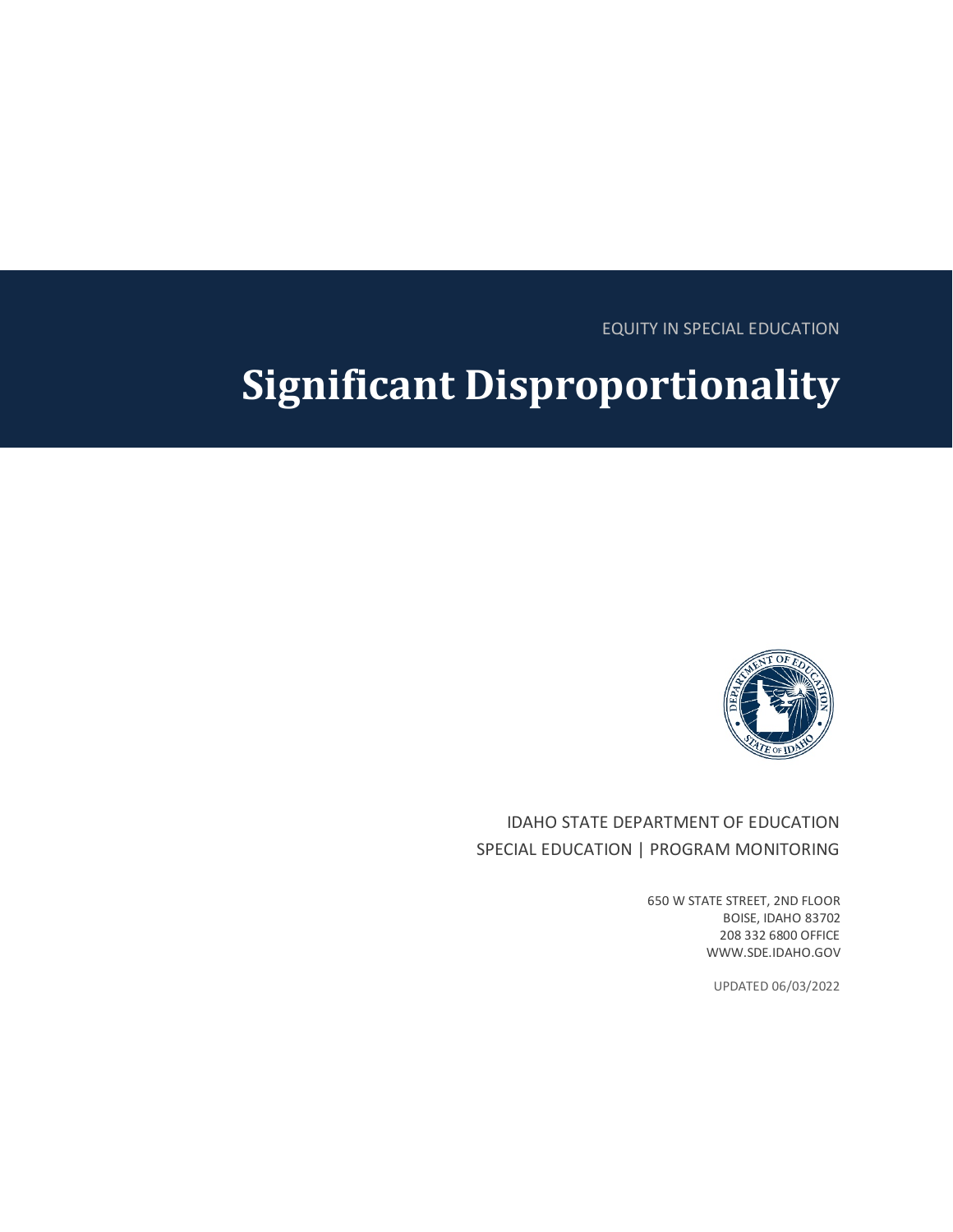## **TABLE OF CONTENTS**

| Information Gathering, Guided Self-Assessment & CCEIS Plan Narrative12 |  |
|------------------------------------------------------------------------|--|
|                                                                        |  |
|                                                                        |  |
|                                                                        |  |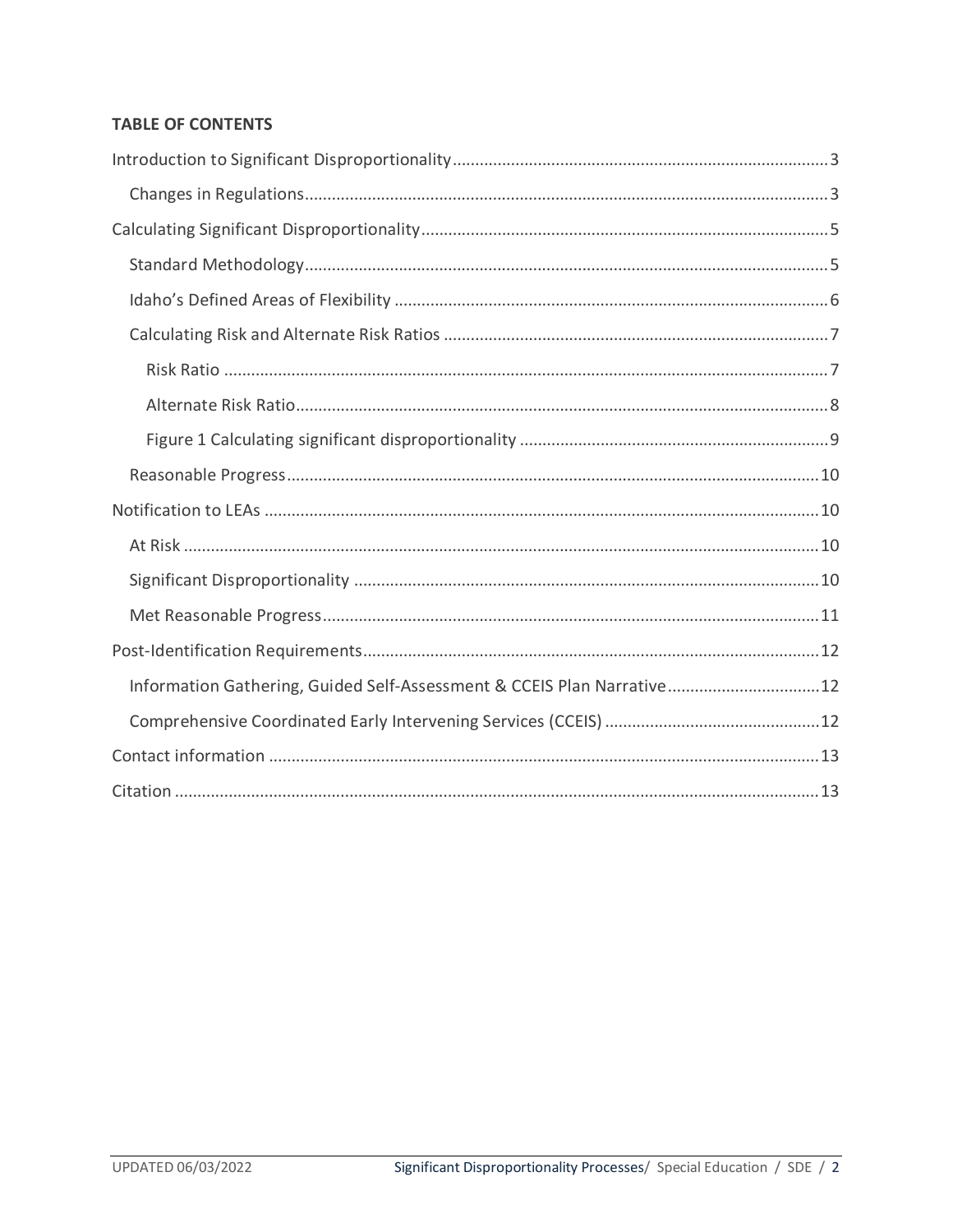# <span id="page-2-0"></span>**INTRODUCTION TO SIGNIFICANT DISPROPORTIONALITY**

IDEA Section 618(d) requires each state to annually examine whether significant disproportionality based on race and ethnicity is occurring in the State and the local education agencies (LEAs) of the State and, if discovered, provide for the review and, if appropriate, revision of policies, practices and procedures. Having significant disproportionality means that students of a particular race/ethnicity are significantly more likely than their other-race peers to be identified as students with disabilities, identified in a particular disability category, placed in a particular educational setting, or suspended/expelled as a disciplinary measure. These requirements stem from national historical trends that "Children with disabilities are often disproportionately and unfairly suspended and expelled from school and educated in classrooms separate from their peers. Children of color with disabilities are overrepresented within the special education population, and the contrast in how frequently they are disciplined is even starker" (U.S. Department of Education, 2016).

## <span id="page-2-1"></span>Changes in Regulations

The amended regulations 34CFR§330, implemented December 2016, effects how Idaho identifies and monitors significant disproportionality. The purpose of the final regulations is to promote equity in IDEA. Specifically, the final regulations are intended to help ensure that States meaningfully identify LEAs with significant disproportionality and that States assist LEAs in ensuring that children with disabilities are appropriately identified for services, receive necessary services in the least restrictive environment (LRE), and are not disproportionately removed from their educational placements for disciplinary removals. These final regulations also address the well-documented and detrimental effect of over-identifying certain students for special education services, with concern that over-identification results in children being placed in more restrictive environments and not being taught to challenging academic standards.

When a State educational agency (SEA) identifies LEAs with significant disproportionality in one or more of these areas based on the collection and examination of their data, States must:

- 1. provide for the review and, if appropriate, revision of the LEA's policies, procedures, and practices for compliance with IDEA;
- 2. require the LEA to reserve the maximum amount (15 percent) of its Part B funds to be used for comprehensive coordinated early intervening services (CCEIS) to serve children in the LEA, particularly, but not exclusively, children in those groups that were significantly overidentified;
- 3. require the LEA to publicly report on the revision of its policies, procedures, and practices.

In addition, the final regulations establish a standard methodology that each State must use in its annual determination under IDEA section 618(d) (20 U.S.C.1418(d)) to identify whether significant disproportionality based on race and ethnicity is occurring in the State and in each LEA in the State. Further, the final regulations clarify ambiguities in the previous regulations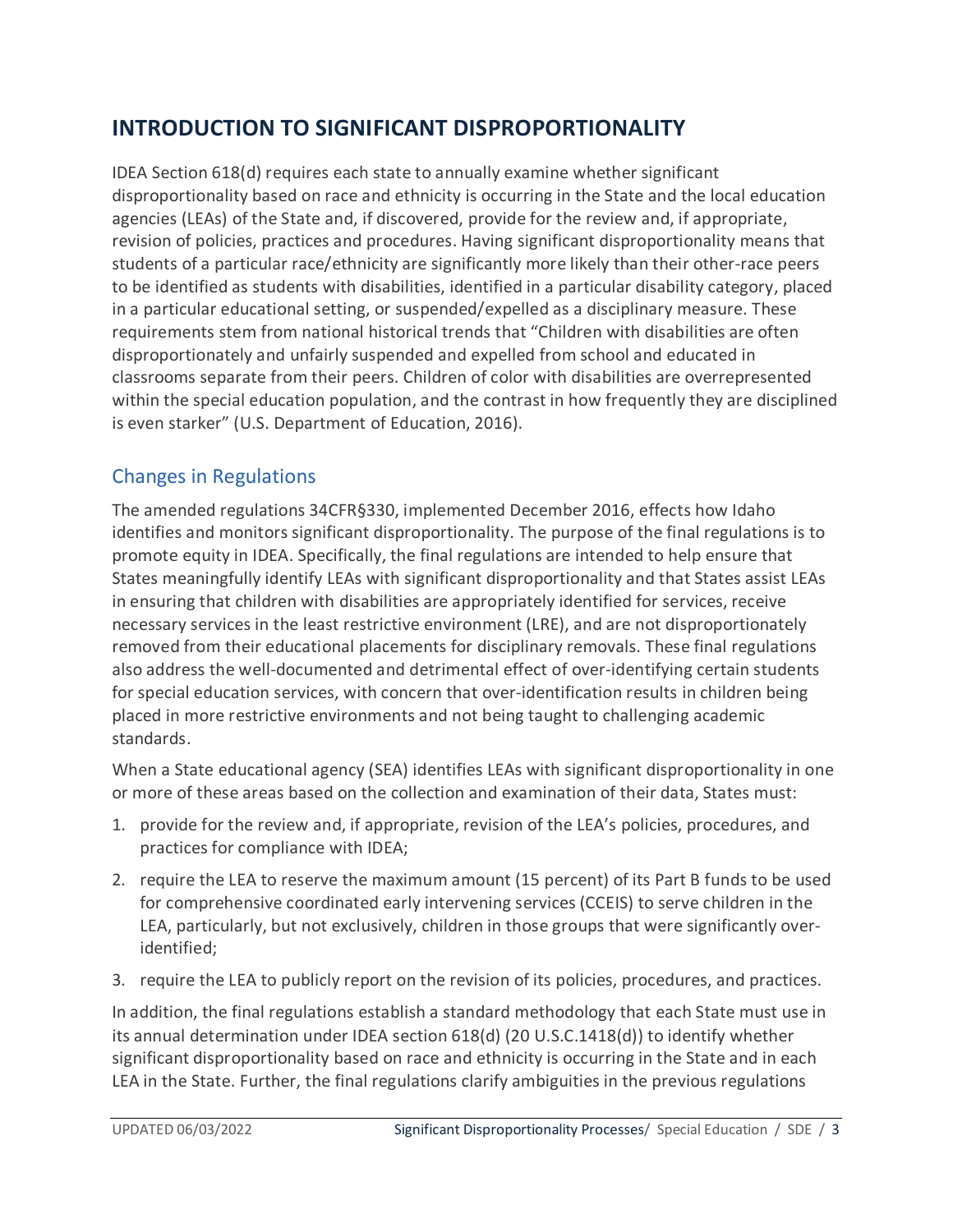concerning significant disproportionality in the disciplining of children with disabilities. In addition, funds reserved for CCEIS must now be used to identify and address the factors contributing to significant disproportionality and may be used to serve children from age 3 through grade 12, with and without disabilities.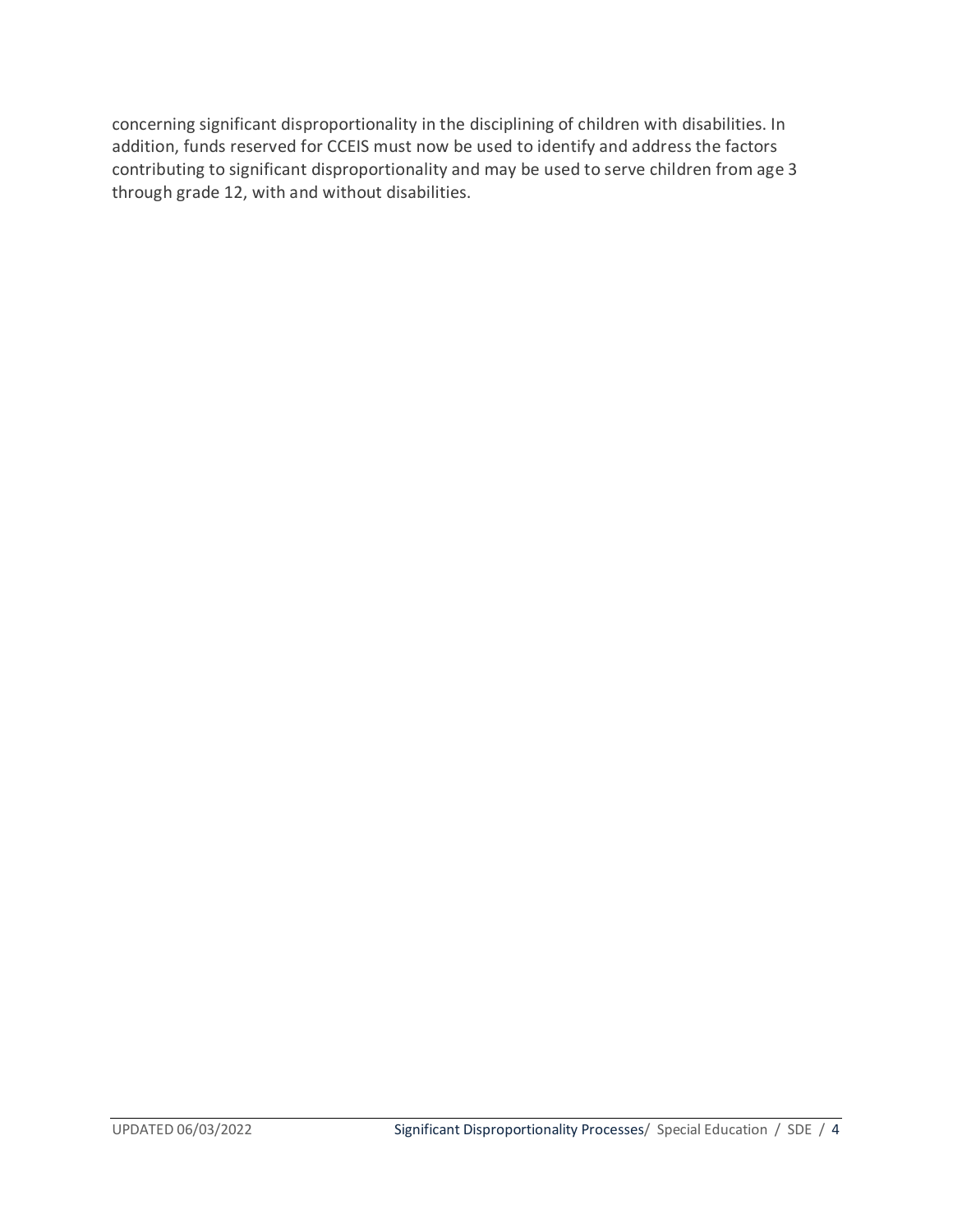# <span id="page-4-0"></span>**CALCULATING SIGNIFICANT DISPROPORTIONALITY**

## <span id="page-4-1"></span>Standard Methodology

To ensure equity in special education, the calculation of significant disproportionality includes all racial and ethnic subgroups as required by federal reporting (Hispanic or Latino of any race, American Indian or Alaska Native, Asian, Black or African American, Native Hawaiian or Other Pacific Islander, White, and Two or more races (non-Hispanic/Latino)). These seven subgroups are analyzed using the risk ratio and alternate risk ratio in three key areas of identification, placement, and disciplinary action. The following are the specific areas of focus:

- Identification
	- o Identification as a student with a disability under IDEA Part B
	- o Identification in a particular disability category
		- **Autism**
		- $\blacksquare$  Emotional Disturbance
		- **Intellectual Disability**
		- Other Health Impairment
		- **Specific Learning Disability**
		- Speech or Language Impairment
- Placement in a particular educational setting [least restrictive environment (LRE)]
	- o Inside the regular class less than 40 percent of the day
	- o Inside separate schools and residential facilities (not including homebound or hospital settings, correctional facilities or private schools)
- Received suspension/expulsion as a disciplinary action
	- o Out-of-school suspensions and expulsions of 10 days or fewer
	- o Out-of-school suspensions and expulsions of more than 10 days
	- o In-school suspensions of 10 days or fewer
	- o In-school suspensions of more than 10 days
	- $\circ$  Total disciplinary removals including in-school and out-of-school suspensions, expulsions, removals by school personnel to an interim alternative education setting, and removals by a hearing officer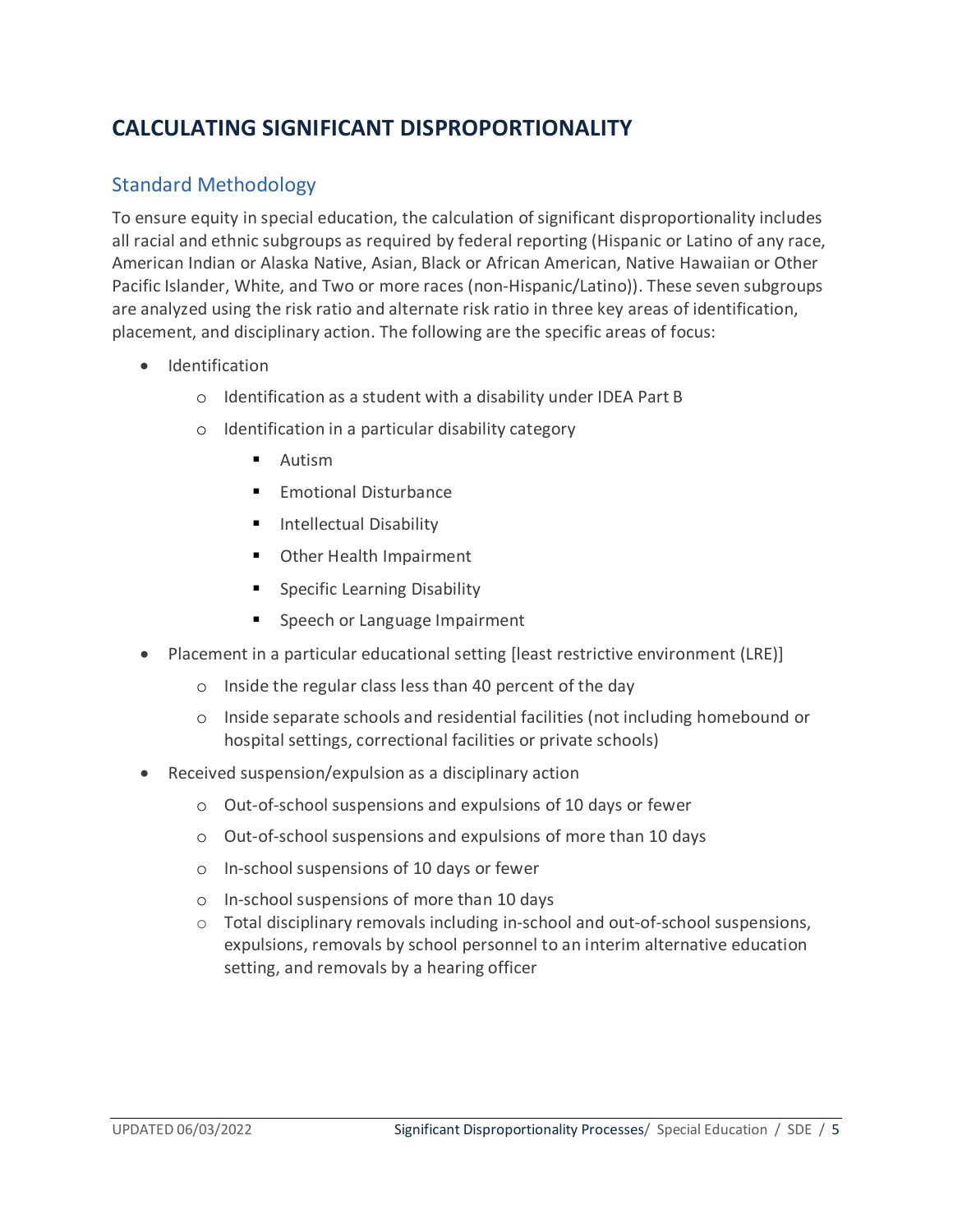## <span id="page-5-0"></span>Idaho's Defined Areas of Flexibility

Under the amended regulations, States have the flexibility to determine reasonable risk ratio thresholds, reasonable minimum n-size(s) and cell size(s), and the extent to which LEAs have made reasonable progress under §300.647(d)(2) in lowering their risk ratios or alternate risk ratios. Based on data analysis and stakeholder involvement, Idaho State Department of Education has determined the areas of flexibility as:

- Number of years of analysis = three consecutive years
- Minimum cell size, number of students in a specific analysis category = 10
- Minimum n-size, number of students for comparison = 30
- $\bullet$  Ratio threshold = three
- Reasonable progress = multiple criteria (see section on [Reasonable Progress\)](#page-9-0)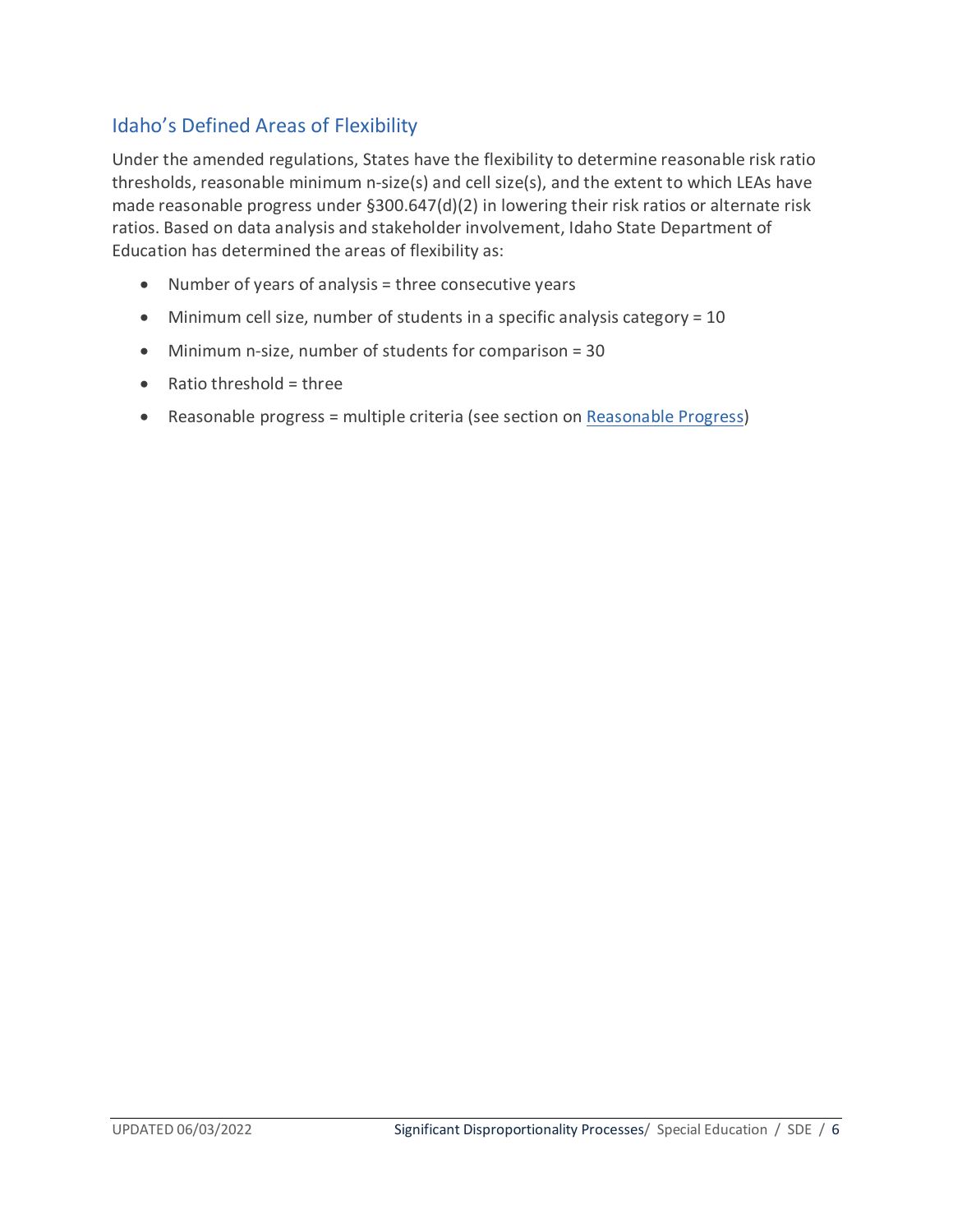## <span id="page-6-0"></span>Calculating Risk and Alternate Risk Ratios

As part of the standardized process, States are required to utilize the risk ratio and alternate risk ratio formulas in determining equity within LEAs. The cell size and n-size, as defined by the State, determine which calculation is used for each area of analysis.

#### <span id="page-6-1"></span>**Risk Ratio**

If an LEA meets the cell size and n-size requirements for a particular area, the Risk ratio will be applied. The risk ratio compares the rate of the target group versus the rate of all other students within the LEA for a particular outcome.

#### **Example risk ratio:**

Mountain Peak School District had 40 students identified with disabilities out of a total of 100 enrolled students of Hispanic/Latino race/ethnicity. There are 100 students identified with disabilities out of 1000 non-Hispanic students in the school district.

$$
\left(\frac{40 \text{ SWD Hispanic}}{100 \text{ Hispanic}}\right) = .4 , \left(\frac{100 \text{ SWD non-Hispanic}}{1000 \text{ non-Hispanic}}\right) = .1
$$

 $\left(\frac{4\ rate\ of\ identification\ for\ Hispanic\ or\ Latino}{1\ rate\ of\ identification\ for\ non-Hispanic\ or\ Latino}\right)=4$ 

Mountain Peak School District is identifying students who are Hispanic/Latino race/ethnicity at four times the rate as non-Hispanic peers. Idaho's threshold is 3, so Mountain Peak School District has disproportionality related to the identification of students of Hispanic/Latino race/ethnicity.

If the district meets or exceeds the threshold for three consecutive years, the district will be identified as having significant disproportionality in that category.

For a visual representation of this calculation see Figure 1: Calculating Significant Disproportionality.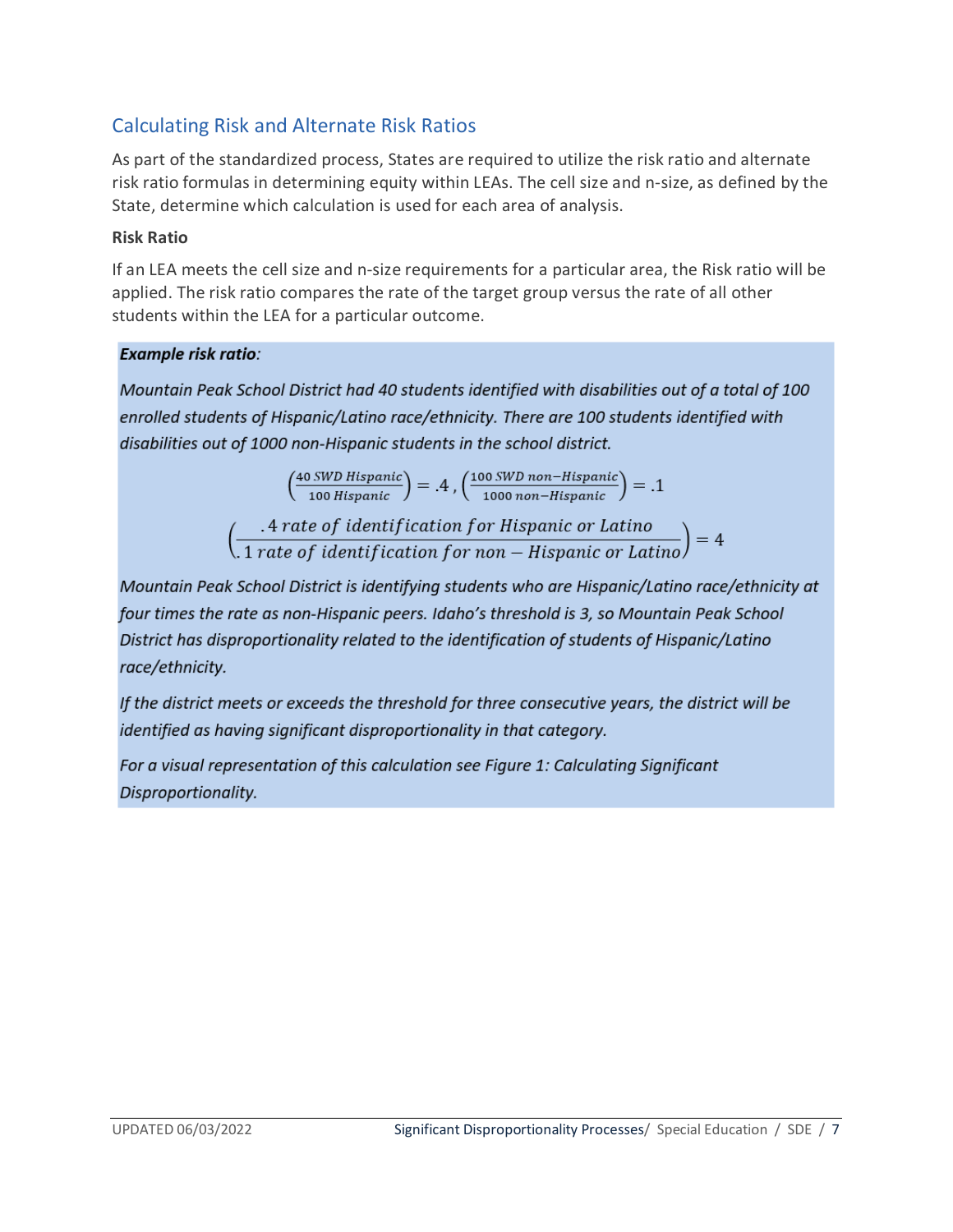#### <span id="page-7-0"></span>**Alternate Risk Ratio**

If an LEA meets the cell size and n-size requirements for the target group, but not the cell or nsize requirements for the comparison group, then the alternate risk ratio is calculated. The alternate risk ratio compares the LEA's rate of the target group versus the State rate for the comparison group.

Example alternate risk ratio: Mountain Oaks School District identified 10 Hispanic/Latino students with disabilities out of a total of 95 enrolled students of Hispanic/Latino race/ethnicity. There are 8 students identified with disabilities of non-Hispanic/Latino race/ethnicity in the school district. The district comparison group does not meet cell size requirements so a reliable comparison cannot be made within the district. Therefore, the alternate risk ratio is used and compares the district rate for the target group to the state rate for all other races.

$$
\left(\frac{10 \text{ } Sub Hispanic}{95 \text{ } Hispanic}\right) = .1053 \left(\frac{22,465 \text{ } Sub non-Hispanic}{220,440 \text{ } non-Hispanic}\right) = .1019
$$
\n
$$
\left(\frac{.1053 \text{ } District \text{ } rate}{.1019 \text{ } state \text{ } rate}\right) = 1.03
$$

Mountain Oaks School District is identifying students who are Hispanic/Latino race/ethnicity at a slightly higher rate than non-Hispanic peers.

An alternate risk ratio (and risk ratio) of one represents perfect proportionality. Based on the calculation, Mountain Oaks School District does not have disproportionality in identifying students of Hispanic/Latino race/ethnicity for special education and related services.

If the cell size or n-size requirements for the target group are not met, then it is not possible to calculate that area.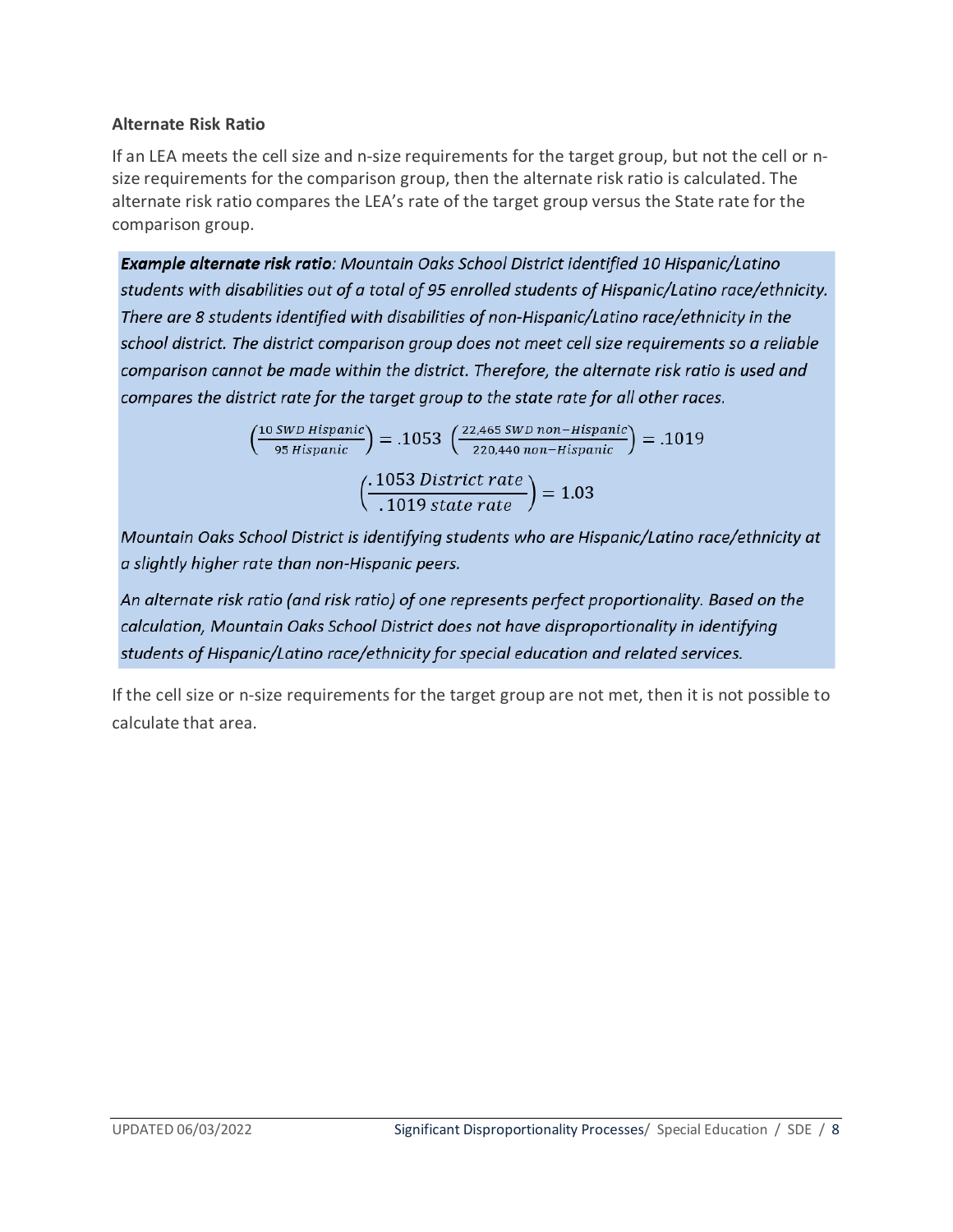#### **Figure 1 Calculating Significant Disproportionality**

Idaho collects and examines data to determine if significant disproportionality exists in the identification of students with disabilities, by race/ethnicity, including specific disabilities. In Mountain Peak School District, we will use the identification of Hispanic students as students with disabilities as an example to show how Idaho calculates a risk ratio to determine if a school system is significantly disproportionate in identification of students with disabilities, by race/ethnicity.

<span id="page-8-0"></span>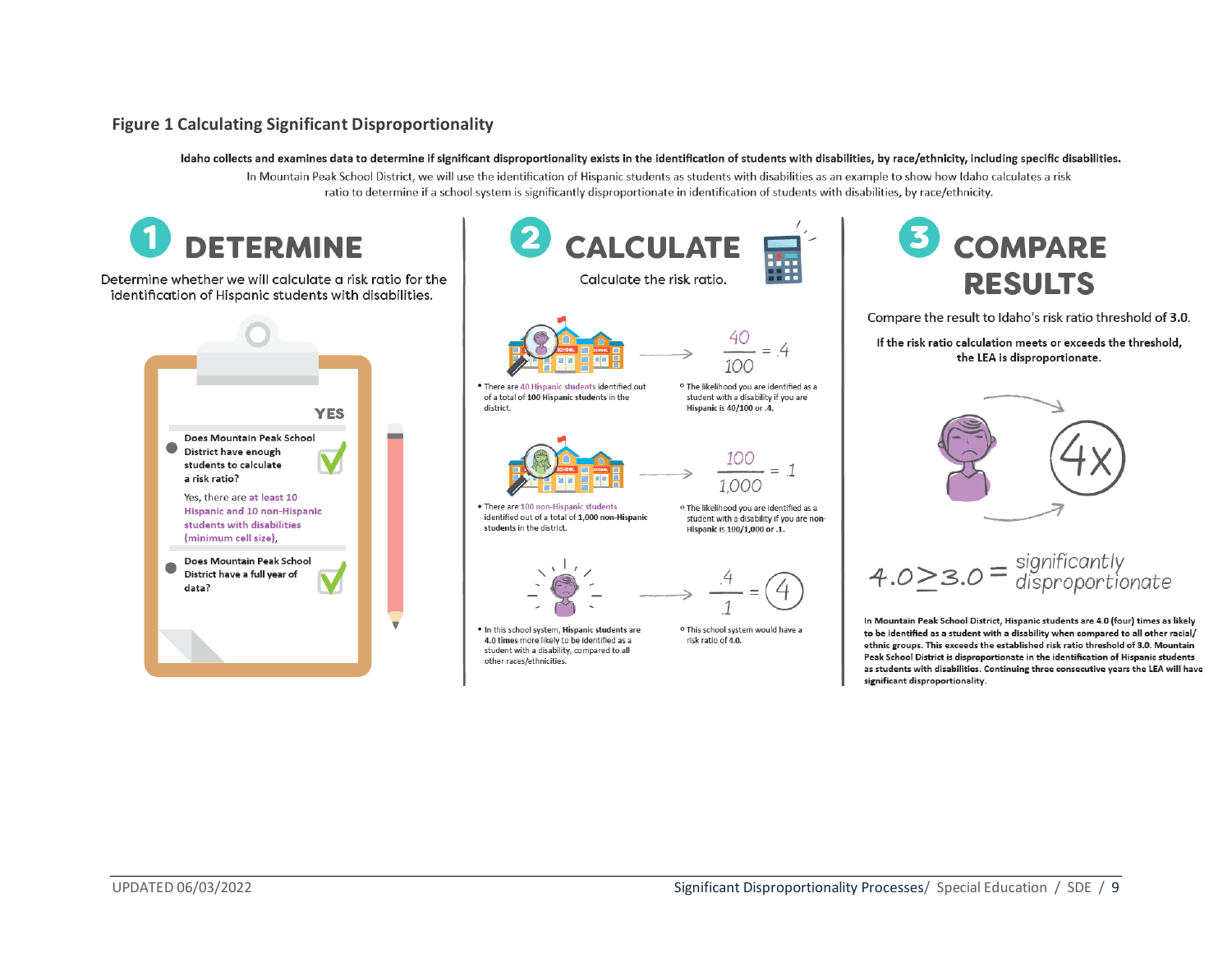## <span id="page-9-0"></span>Reasonable Progress

States are not required to identify an LEA with significant disproportionality if the LEA has exceeded the risk ratio threshold but has demonstrated reasonable progress, as determined by the State, in lowering the risk ratio (or alternate risk ratio) for the group and category of analysis in each of the two prior consecutive years.

Idaho defines reasonable progress as follows:

- LEA meets or exceeds the threshold for significant disproportionality;
	- a) Risk ratio (alternate risk ratio) of 3 or greater;
	- b) Three consecutive years;
- LEA shows two consecutive years of reduction in risk ratio (alternate risk ratio) with a total reduction of 15% or more from the first year of analysis;
- LEA's risk ratio (alternate risk ratio) for the most recent year of analysis may not exceed 5.

## <span id="page-9-1"></span>**NOTIFICATION TO LEAS**

LEAs will receive a copy of their Significant Disproportionality Report on an annual basis in May/June documenting three years of calculations.

## <span id="page-9-2"></span>At Risk

In addition to the Significant Disproportionality Report, if an LEA exceeds the threshold for one or two years, the LEA will receive a notification that they have exceeded the State's significant disproportionality threshold for one or more categories and are at-risk for future identification for significant disproportionality. The notification will include information on available supports, requirements for comprehensive coordinated early intervening services (CCEIS), and regulatory requirements of significant disproportionality.

## <span id="page-9-3"></span>Significant Disproportionality

In addition to the Significant Disproportionality Report, LEAs that have exceeded the state threshold for three consecutive years in the same category will receive a notification that the LEA has significant disproportionality in one or more categories. The notification will include information on available supports, recommended timeline, requirements for CCEIS, and regulatory requirements of significant disproportionality.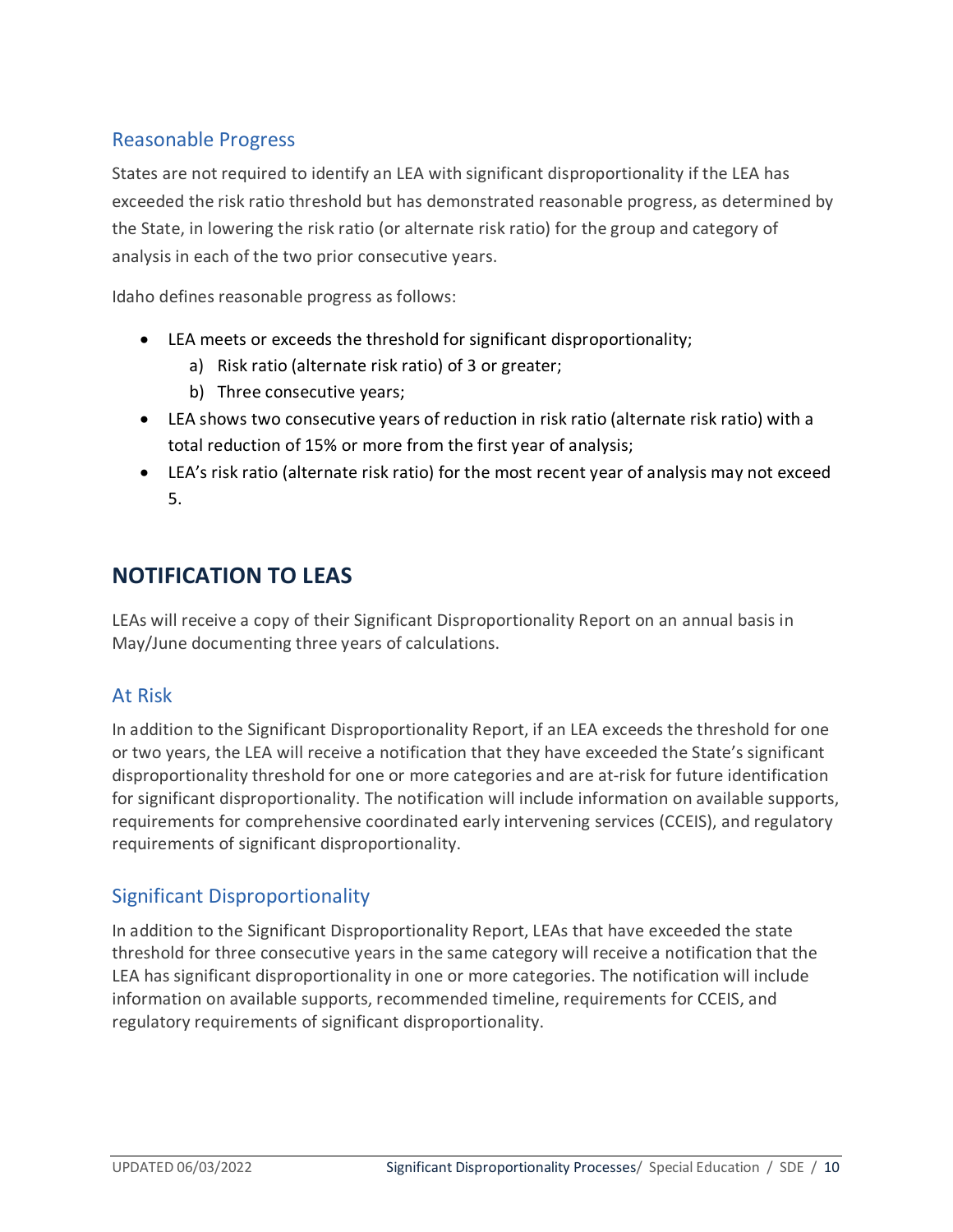## <span id="page-10-0"></span>Met Reasonable Progress

In addition to the Significant Disproportionality Report, if an LEA meets the criteria for reasonable progress, the LEA will receive a notification that they have exceeded the state threshold for three consecutive years in one or more categories but have met reasonable progress and will not be identified for significant disproportionality. The LEA is still considered at-risk for future identification for significant disproportionality and is encouraged to continue addressing factors contributing to disproportionality. The notification will include information on available supports, requirements for CCEIS, and regulatory requirements of significant disproportionality.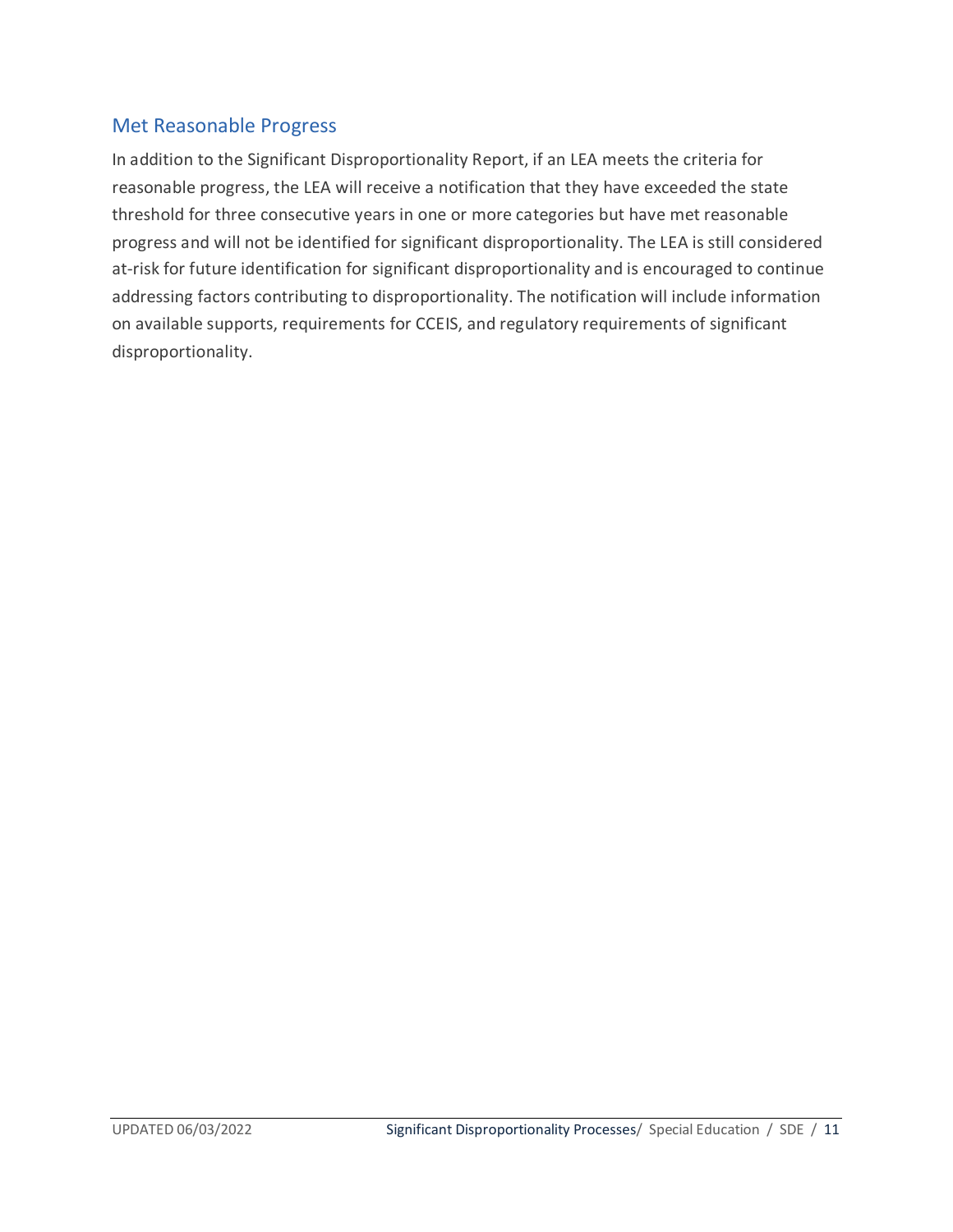# <span id="page-11-0"></span>**POST-IDENTIFICATION REQUIREMENTS**

LEAs are encouraged or required to participate in activities depending on their year of identification. Post-identification requirements are as follows.

- LEAs in at-risk year 1, will be **encouraged** to utilize supports including the Information Gathering & Self-Assessment tools to analyze the root-cause(s) of significant disproportionality and develop improvement activities around areas of need.
- LEAs in at-risk year 2 will be **required** to complete the Information Gathering & Self-Assessment and begin the creation of a plan (CCEIS Plan Narrative) to address and reduce disproportionality in the LEA.
- LEAs that are identified as having significant disproportionality will be **required** to commit CCEIS funds and collect and track data on implementation of the activities in the CCEIS Plan Narrative.

## <span id="page-11-1"></span>Information Gathering, Guided Self-Assessment & CCEIS Plan Narrative

The information gathering and guided self-assessment process will be facilitated by the SDE and Idaho Special Education Support and Technical Assistance (SESTA) when an LEA is identified atrisk year 2. LEAs identified as at-risk year 1 are encouraged to go through this process internally to reduce the risk of formal identification in the future.

Through the completion of the Information Gathering form and Self-Assessment(s), the LEA identifies school and community factors as well as root-causes contributing to significant disproportionality at the system and team level. The self-assessment provides supports and a framework for conducting a review of policies, practices, and procedures and analyzing rootcause(s). Following this analysis, the LEA will complete the CCEIS Plan Narrative. Developing the CCEIS Plan in at-risk year 2 allows the LEA to address factors contributing to significant disproportionality, with emphasis on equity, inclusion, and opportunity. The LEA will be required to document information on the review and, if appropriate, revision of policies, practices, and procedures to the SDE. The LEA must publicly report any revisions to policies, practices, and procedures.

## <span id="page-11-2"></span>Comprehensive Coordinated Early Intervening Services (CCEIS)

As part of the amended regulations, LEAs identified as having significant disproportionality are required to commit 15% of their IDEA Part B funds as part of CCEIS to address factors contributing to significant disproportionality in the LEA [34 CFR §300.646.](https://www.law.cornell.edu/cfr/text/34/300.646) Funding committed to CCEIS will be tracked through IDEA Part B and Preschool Application and monitored by the Special Education Funding & Fiscal Accountability team. For additional information regarding CCEIS see the CCEIS Memo 19- 20 and [A Comparison of Mandatory Comprehensive Coordinated](https://ideadata.org/resources/resource/1580/a-comparison-of-mandatory-comprehensive-coordinated-early-intervening)  [Early Intervening Services \(CCEIS\) and Voluntary Coordinated Early Intervening Services \(CEIS\)](https://ideadata.org/resources/resource/1580/a-comparison-of-mandatory-comprehensive-coordinated-early-intervening) document on the IDEA Data Center website.